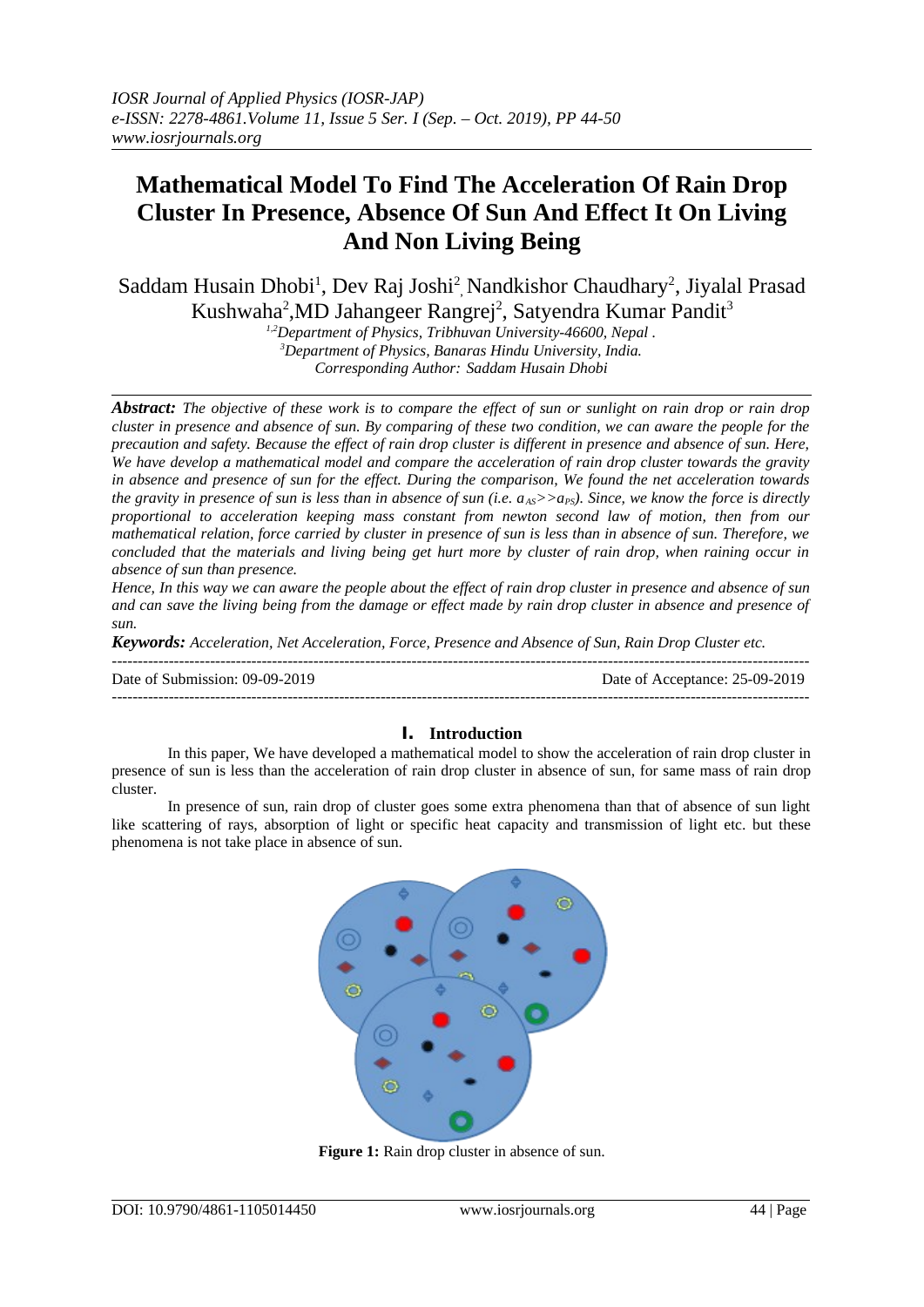These extra phenomena is consider here, and the role of these are developed in methodology and cause to decrease the acceleration towards the gravity, in our cases in this paper.

**Note:** Here, the small structure inside the cluster with different color, shape and size etc. indicates impurities contain in rain drop cluster or small particles contained by consider rain drop cluster.

In absence of sun, the rain drop cluster accelerated towards gravity as normal as other object falling towards the earth surface from atmosphere. During thisonly little change take place on the cluster. In our case cluster is ideal that is no change in mass of cluster for both cases (absence and presence of sun) but change in shape, size and vibration is considerable which is major parameter to compare the acceleration towards gravity.



**Figure 2:** Rain drop cluster in presence of sun.

**Note:** Here the small structure inside the cluster with different color, shape and size etc. indicates impurities contain in rain drop cluster or small particles contained by consider rain drop culsterand black dash with arrow indicate incidence of sun rays.

In presence of sun, the rain drop cluster accelerated towards gravity arenot normal as other object falling towards the earth surface from atmosphere or like rain drop cluster in absence of sun. In presence of sun, some more extra change take place in cluster of same mass in both cases, include the change on rain drop cluster in absence of sun. So if we consider whole the system in presence of sun the more change take place in rain drop cluster than that of absence of sun. The total change of cluster that is in shape, size and vibration, for same mass of cluster in the presence of sun is more than that of absence of sun. Here, change is shape and size indicate the increasing in radius of the rain drop cluster and vibration indicate increasing the oscillation of cluster after absorption energy. These change or increase parameter in presence of sun is more. So, the resistance on falling the rain drop cluster towards the gravity is more and hence acceleration is less in presence of sun than absence of sun.

The H2O molecule is electrically neutral, but the positive and negative charges are not distributed uniformly. This is shown clearly by the gradation in color from green to purple. The electronic (negative) charge is concentrated at the oxygen end of the molecule, owing partly to the nonbonding electrons (solid blue circles), and to oxygen's high nuclear charge which exerts stronger attractions on the electrons. This charge displacement constitutes a electric dipole. One can think of this dipole as the electrical "image" of a water molecule.

The forces acting on water molecules are a combination of long-range and short-range forces. The long-range forces act over distances greater than 3 Å and consist of electrostatic, induction and dispersion forces. At these large separations electrostatic forces predominate. These arise from permanent electric moments of the molecules and the interaction of their dipoles. It is because of this dipole interaction that the orientation of the molecules will determine whether the electrostatic forces are attracting or repelling. The potential energy for a single water molecule can be taken as

$$
\phi(r_1, r_2, \theta) = \frac{e^2}{r_{12}} + \phi_{OH}(r_1) + \phi_{OH}(r_2) - \frac{1}{2}e^2\alpha \frac{([1 - K(r_1)][1 - L(r_1)]]}{r_1^4} + \frac{[1 - K(r_g)][1 - L(r_g)]}{r_2^4} + \frac{-1}{2}e^2\alpha \left(\frac{[1 - K(r_1)][1 - L(r_2)] + [1 - K(r_2)][1 - L(r_1)]}{r_1^2 r_2^2}\cos\theta\right),
$$

where  $r_1$  and  $r_2$  are the OH bond lengths,  $r_{12}$  is the HH distance, and e is the HOH bond angle<sup>[1]</sup>. The force due to radiation pressure on certain surface is given,  $F_{rad}=πa^2 < Q_0 r > \Delta u_{rad}$ , where a is the grain radius and is the net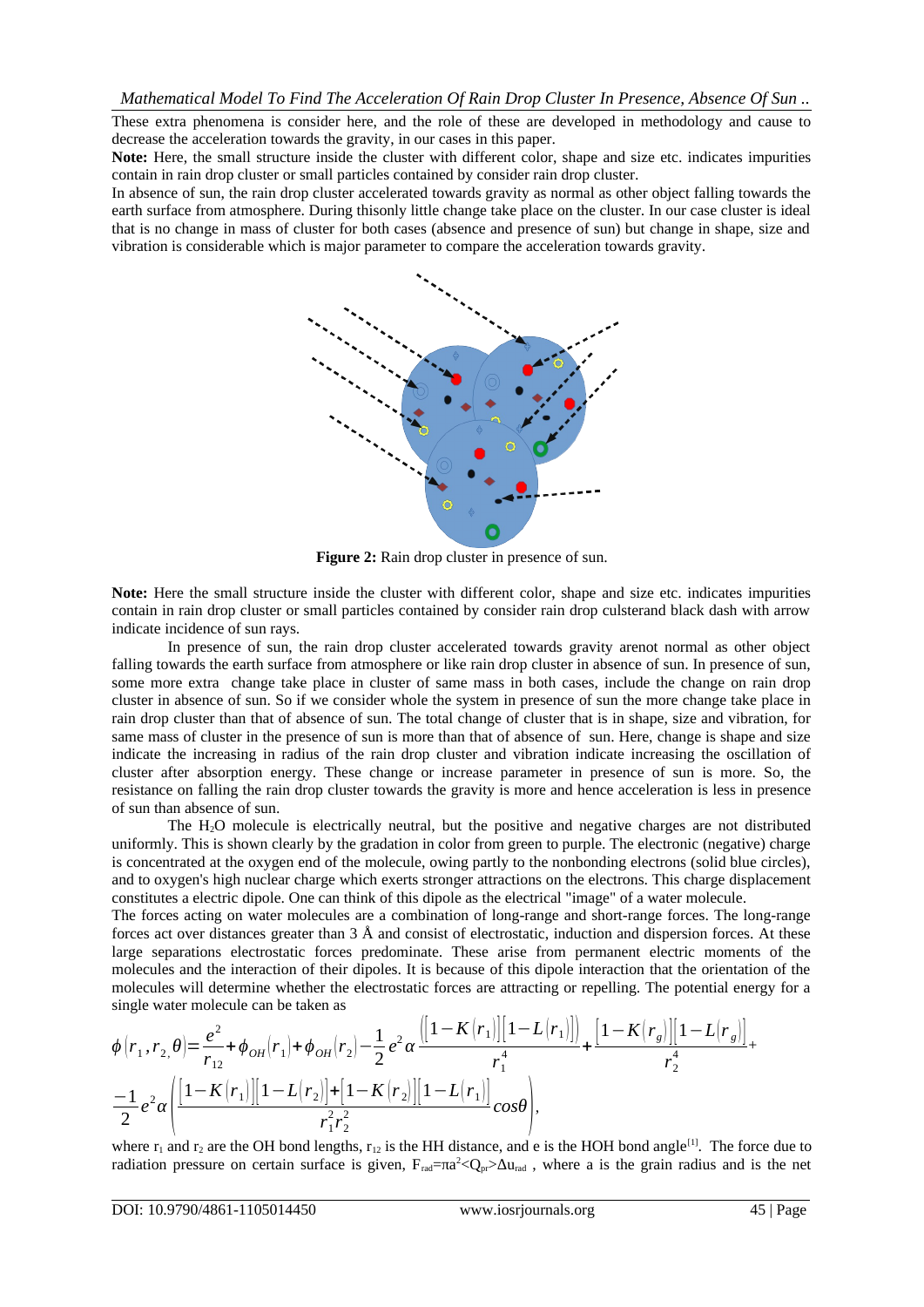energy fux in the  $\Delta u_{rad}$  radiation field the total energy density, for a  $(\Delta u_{rad}-u_{rad})$  unidirectional radiation field and for an isotropic (Δu<sub>rad</sub>= 0) radiation field and Q is spectrum-averaged radiation pressure efficiency factor<sup>[2]</sup>.

#### **II. Review**

Water molecules connected with a network of hydrogen bonds to form and a drop of water molecules form by the combination of such network bond. Each individual water molecule is assumed to carry a considerable dipole moment, which is significantly larger than that of a free water molecule due to collective effects. Dipole moment of a water molecule in water medium is about 2.8–2.95 Debye (D) and 1.85 D of a free water monomer. This dipole also play an important role for the formation of rain drop cluster<sup>[3,4,5,6]</sup>. Water is the main source of energy and amazing capability of eukaryotic cells to break or dissociate the water molecule was unsuspected to us because it takes 2000°C degrees to dissociate water<sup>[7]</sup>. The adsorption of molecules on the surfaces of solids is an important step in many processes. A molecule that collides with a surface of a crystal can get trapped, if it loses enough of its kinetic energy to the lattice and thereby becomes attached to the surface. If the energy transfer is not fast enough, the molecule will be reflected back into the gas phase<sup>[8]</sup>.

By scanning the energy of the IR laser over the vibrational mode energies of the surface molecules and monitoring the generated sum frequency signal at  $\omega_{SF} = \omega_{IR} + \omega_{vis}$ , a vibrational spectrum of the interfacial molecules is obtained. VSFS has advantages over linear spectroscopies, because it is highly specific to the thin layer of molecules within the interfacial region. Since VSFS is a coherent spectroscopy, each oscillator's contribution to a response has an associated phase that can interfere constructively or destructively with adjacent modes, making analysis and spectral assignments challenging<sup>[9]</sup>. The radiation reaction force on an oscillating electric charge e can be written, F<sub>rad</sub> = (μ<sub>0</sub>e<sup>2</sup>/6πc)a<sup>·</sup> = −(2ω<sup>2</sup>r<sub>e</sub>/3c)mv = −ω<sup>2</sup>τ<sub>0</sub>mv, where r<sub>e</sub> = e<sup>2</sup>/4πε<sub>0</sub>mc<sup>2</sup> ≈ 3 × 10<sup>-15</sup>m is the classical electron radius, and τ<sub>0</sub> = 2r<sub>e</sub>/3c ≈ 7×10<sup>-24</sup> s <sup>[10]</sup>. For a gas or vacuum the index is one and for x-ray, the refraction index of liquid or solid is  $1-\delta + i\beta$ , δ ranging from  $10^{-6}$  to  $10^{-5}$  and the absorption coefficient β ranging from  $10^{-11}$  to  $10^{-10}$  [11]. Light scattering-based methods are used to characterize small particles suspended in water, in a wide range of disciplines ranging from oceanography, through medicine to industry. The fundamentals of the interaction of light with condensed matter, followed by an extended discussion of the basic optical properties of pure water, seawater etc., and the physical principles that explain them. The results of measurements of light scattering and of the key properties of the particles: size distribution, refractive index (composition), structure, and shape<sup>[12]</sup>.

A water molecule is formed by two strong OH covalent bonds ( $\sim$  5 eV). Each of these bonds share electrons as oxygen atom is much more electronegative that hydrogens. This creates an asymmetry in the electronic charge distribution as the oxygen tends to retain more negative charge, that is redistributed towards its lone pairs. The attraction contributes to the intermolecular hydrogen-bond that occurs from the hydrogen of one molecule to the oxygen of another molecule. The relatively weak (E<sub>H-bond</sub> ~ 0.25eV ) compared to the intramolecular covalent OH bond<sup>[13]</sup>. The hydrogen-bond network of water is perturbed by the incorporation of a urea molecule, as one of the models explaining protein denaturation by urea is built on the assumption that urea strongly alters the hydrogen-bond structure of water<sup>[14]</sup>. Light transmission through a water sample is determined by physical properties such as particle size, shape, suspended solids concentration, and composition, and chemical properties such as the presence of near infrared absorbing dissolved matter. The absorption of light by dissolved matter can affect light-scattering measurements by 10% to 50% in runoff from mine tailings<sup>[15]</sup>.

The isolated water molecule has maximum first absorption band is near 7.5 eV in the gas phase, corresponding to a transition that promotes an electron from the highest occupied non-bonding valence orbital to an unoccupied anti-bonding orbital with significant Rydberg character. The second excited state corresponds to a transition from the next highest valence orbital and also dissociates along an OH bond. Much less is known about the excited state dynamics of liquid water, although a shift of the first absorption band by about 0.7 eV to higher energy<sup>[16]</sup>. The pressure difference produces a drag force,  $F_D$ : ( $C_D A \rho v^2$ )/2, where A is the projection of area of the object normal to the velocity, and  $C_D$  is a dimensionless constant<sup>[17]</sup>.

## **III.Method and Material**

When sun light passes from transparent medium having high refractive index, the speed of the light goes on decreasing implies looses of energy and due to this looses of energy, molecules or medium goes on the vibration and looses its original speed in the medium through which it passes. On passing through the medium, it disturbance the system of the molecules which causes the change on speed of molecules system like shape, size and internal distribution system. This changes take place in the presence of sun and causes the change on acceleration towards the gravity of rain drop cluster. The theory is develop below for both cases i.e. in presence of sun and in absence of sun for rain drop cluster. In our consideration system, rain drop cluster has not pure water molecules that means cluster is impure as shown in figure 1 and figure 2 and contain the parties on it clusters and these particles in clusters are also play an important role for effecting the factors in presence of sun.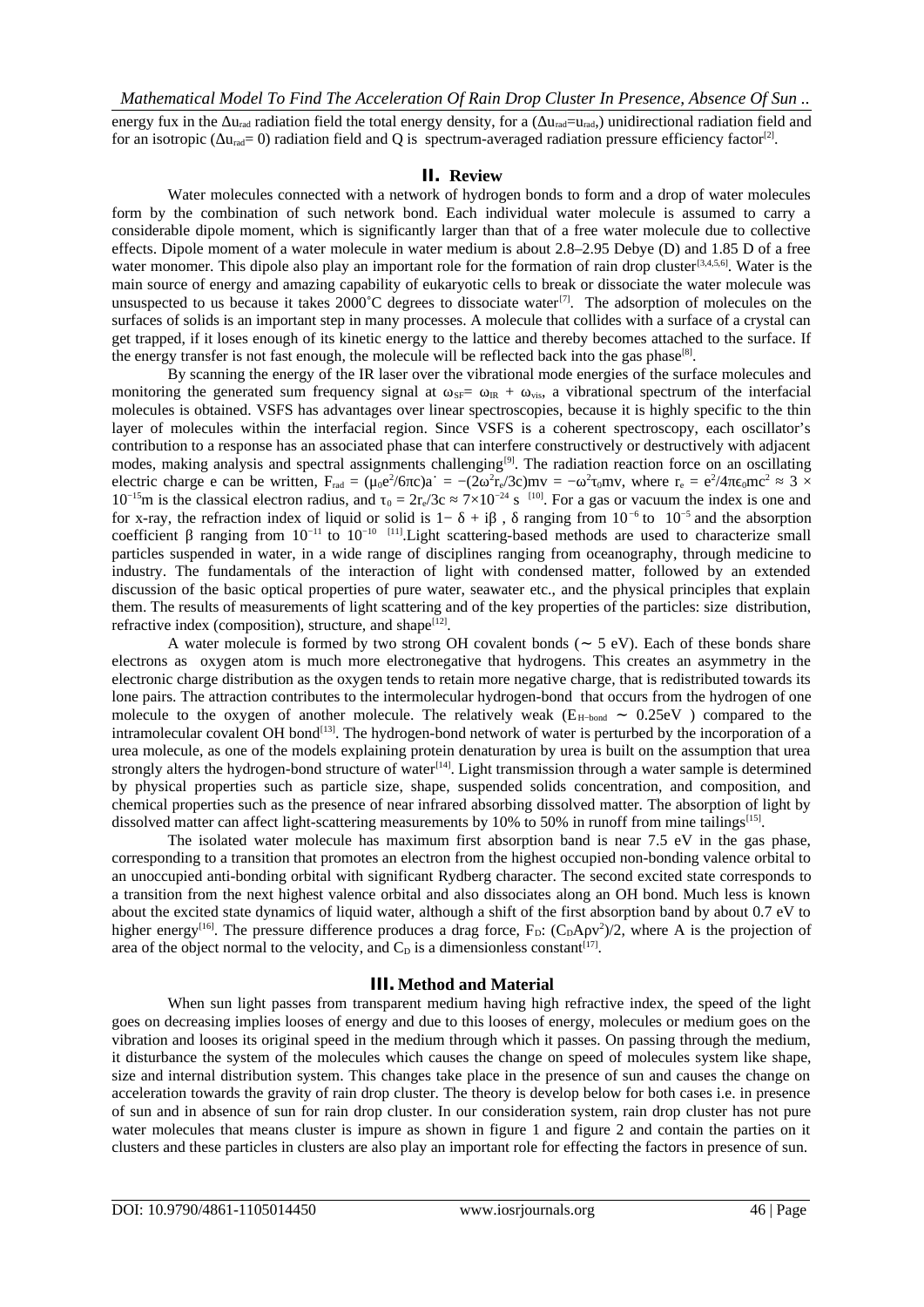**Theory:** To develop the relation for the rain drop cluster water molecules, we have following assumption or condition which help to compare the cases of rain drop cluster in absence of sun and in presence of sun and help us to understand the physics behind it.

Some Assumption are given below:

- Mass of rain drop cluster is same in both cases (in presence and absence of sun).
- Medium and gravity is same for both cases.<br>• Direction of folling rain drop cluster in dow
- Direction of falling rain drop cluster in downward (towards the gravity).

#### **Cases I : Resultant acceleration of rain drop cluster in absence of Sun to wards the gravity:**

Let c=Velocity of light,  $v=$  Velocity of rain drop cluster falling under the gravity,  $g=$  Acceleration due to gravity towards the earth surface,  $M=$  Mass of rain drop cluster containing small minutes particles in it,  $V=$ volume of consider cluster,  $\rho_{\text{cluster}}$  = Density of consider cluster. Then, the force acting downward on cluster is force due to gravity and given by  $F_{\text{gred}} = Mg$  and Since we have, ( $\rho = M/V$ ) then we can write,

$$
F_{\text{grcd}} = \rho_{\text{cluster}} V g \dots \dots \dots \dots \dots \dots (1)
$$

 $F_{\text{gred}}$  is the force due to gravity of rain drop cluster on downward in absence of sun. This is the equation (1) of rain drop falling under gravity on absence of sun. Here, we also call this case as the rain drop of rain in absence of sun falling downward.

Let us consider raining on night or absence of light or sun light. If A is the surface area of spherical cluster and  $\rho_{air}$  is density of air through it passing, then force against gravity or air resisting the cluster of rain drop towards the gravity is given

$$
F_{\text{rred}} = \frac{A v^2 \rho_{\text{air}} C_{\text{air}}}{2} \dots \dots \dots (2)
$$

Where,  $C_{air} = Air friction coefficient$ ,  $\rho_{air}$  is density of air or atmosphere, and  $F_{rred}$  is force resisting the rain drop cluster to fall downward. Now from equation (1) and (2), We have net force acting towards the gravity in absence of sun is given as

*FND*=*Fgrcd*−*Frcrd FND*=*MaND*=*Fgrcd*−*Frrcd* [F=Ma] *MaND*=*Mg*−*Frrcd aND*= *Mg M* − *Frrcd M aND*=*g*− *Frrcd M aND*=*g*− *A v AS* 2 *ρair Cair* 2*M* …………………….(3)

Where  $a_{ND}$  is net acceleration of rain drop cluster acting downward. This is the equation (3)for net or resultant acceleration of rain drop towards the gravity in absence of sun in term of mass, whenpassing through atmospheric air resistance by ρair.

Here, We are considering the shape of rain drop cluster is spherical then, volume and surface area of sphere becomes

Volume (V) = 
$$
\frac{4\pi r^3}{3}
$$
............(4)  
Area (A) =  $4\pi r^2$ ............(5)

Where  $r=$  radius of considerable cluster of rain drop. Putting the value from (4) and (5) in (3) we get

*aND*=*g*− 4 *π r* 2 *vAS* 2 *ρair Cair* 2*×* 4 *π r* 3 *ρAS* 3 ……………….(6) *aND*=*g*− 3 *vAS* 2 *ρair Cair* 2 *ρAS r aND*=*g*− *β v AS* 2 *ρAS r* ……………...(7)

This is the net acceleration acting downward in absence of sun, in term of radius and density.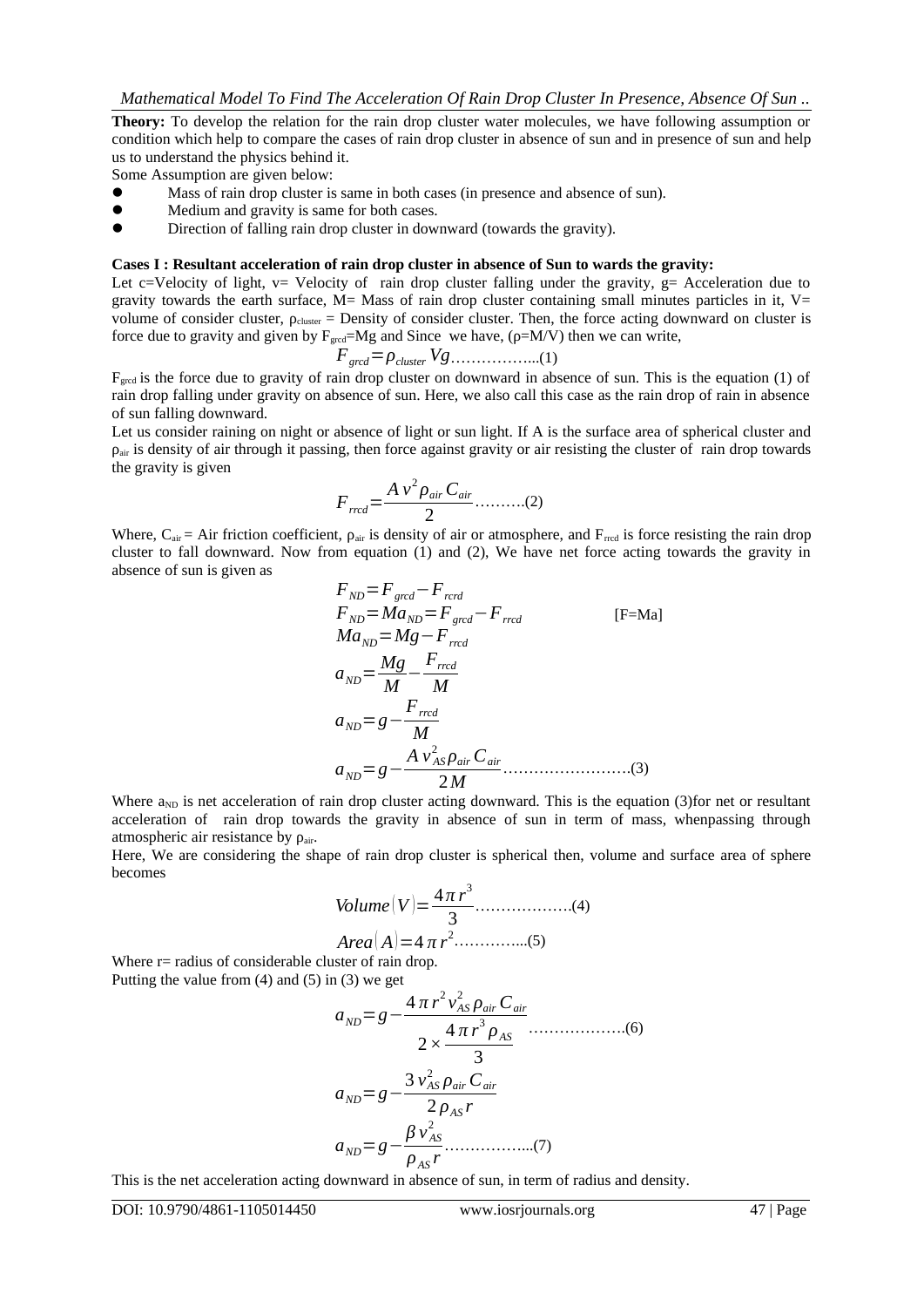*Mathematical Model To Find The Acceleration Of Rain Drop Cluster In Presence, Absence Of Sun ..*

and *β*= 3 *ρairCair* 2 (*say*)………………...(8)

Here  $\beta$  are constant since,  $\rho_{air}$  and  $C_{air}$  is constant for consider medium and we are considering the same medium of both cases i.e. in presence or absence of sun for rain drop cluster.

Also  $\rho_{AS}$  is density of rain drop cluster in absence of sun and cluster is composition of numerous particles (dust particles) in it cluster. Equation (7) is the net or resultant acceleration of rain drop in absence of light or sun.

**Case II: Resultant acceleration of rain drop cluster in presence of Sun to wards the gravity:** In this case, we consider the rain drop cluster falling towards the gravity in presence of sun. When the cluster is falling towards the gravity in presence of sun then some of the changes take place in the cluster of rain drop, they are due to absorption, transmitted and scattered phenomena. This change take place due to the presence of sun which is not seen in absence of sun. Theses phenomena play an important role to resultant acceleration towards the gravity which causes the change in acceleration of cluster that means decrease in acceleration of cluster.

**a. Absorption Phenomena in Cluster:** In this phenomena sun is present and the cluster of rain drop absorbed energy from surrounding (specific heat capacity), then the change in volume of cluster take place (expand) i.e. the molecules of water trying to goes from liquid state to gases state or transition phases. This is only possible when water molecules in cluster are going to apart from each other and means density of cluster going to be decrease and volume increase. Since volume of sphere is directly related to cube radius cluster, which implies increase radius of cluster. Therefore the sphere volume and surface area, in presence of sun is change and become given by

*Volume* (*V PS* )= 4 *π r PS* 3 3 ……………….(9) *Area*( *APS* )=4 *π rPS* <sup>2</sup> …………...(10)

Here  $r_{PS}$  radius of cluster in presence of sun, having same mass cluster as in absence of sun.

 $V_{PS}$ = volume of cluster in presence of sun, having same mass cluster as in absence of sun.

 $A_{PS}$ = Area of cluster in presence of sun, having same mass cluster as in absence of sun.

Now, Similarly as the **case I,** we can calculate,  $a_{NDA}$ =acceleration due to gravity acting downward when cluster radius expand by absorption of light is given with the help of (6), and on putting value from (9) and (10) we get,

*aNDA*=*g*− 4 *π rPS* 2 *v PS* 2 *ρ airCair* 2*×* 4 *π r PS* 3 *ρPS* 3 ……………...(11)

Here  $V_{PS}$  is velocity of rain drop cluster in presence of sun through air density  $\rho_{air}$ .

$$
a_{NDA} = g - \frac{3 v_{PS}^2 \rho_{air} C_{air}}{2 r_{PS} \rho_{PS}}
$$
  
\n
$$
a_{NDA} = g - \frac{\beta v_{PS}^2}{r_{PS} \rho_{PS}}
$$
............(12).

This is the net or resultant acceleration of cluster in presence of sun, towards the gravity in absorption phenomena in cluster in term of density and radius.

**b. Transmission Phenomena in Cluster:** When light incidence on the water molecules or cluster of rain drop. Incidence light may transmitted through it, but due to incidence light (radiation pressure) slightly change take place in structure of the cluster due to radiation pressure. These radiation pressure causes the change in acceleration of the cluster that means the cluster accelerated towards the gravity. Now, the force due to radiation on cluster of water molecules or rain drop cluster are given by

*Force*( *FRC*)= *PR APS* …………………..(13)

Where,  $P_R$  = Pressure on cluster due to presence of sun.

 $A_{PS}$ = Surface area of cluster in presence of sun.

Let cluster is accelerated with  $a_R$  downward whose mass is same M( mass of rain drop cluster is same as absence of sun). Then, the force to which this cluster move downward or accelerated down wardsdue to radiation is

$$
Force(F_{DR}) = Ma_{R} \dots (14)
$$

Since  $F_{RC}$  cause  $F_{DR}$  then equation (13) and (14) are equal therefore (causes and effect), from (13) and (14) we get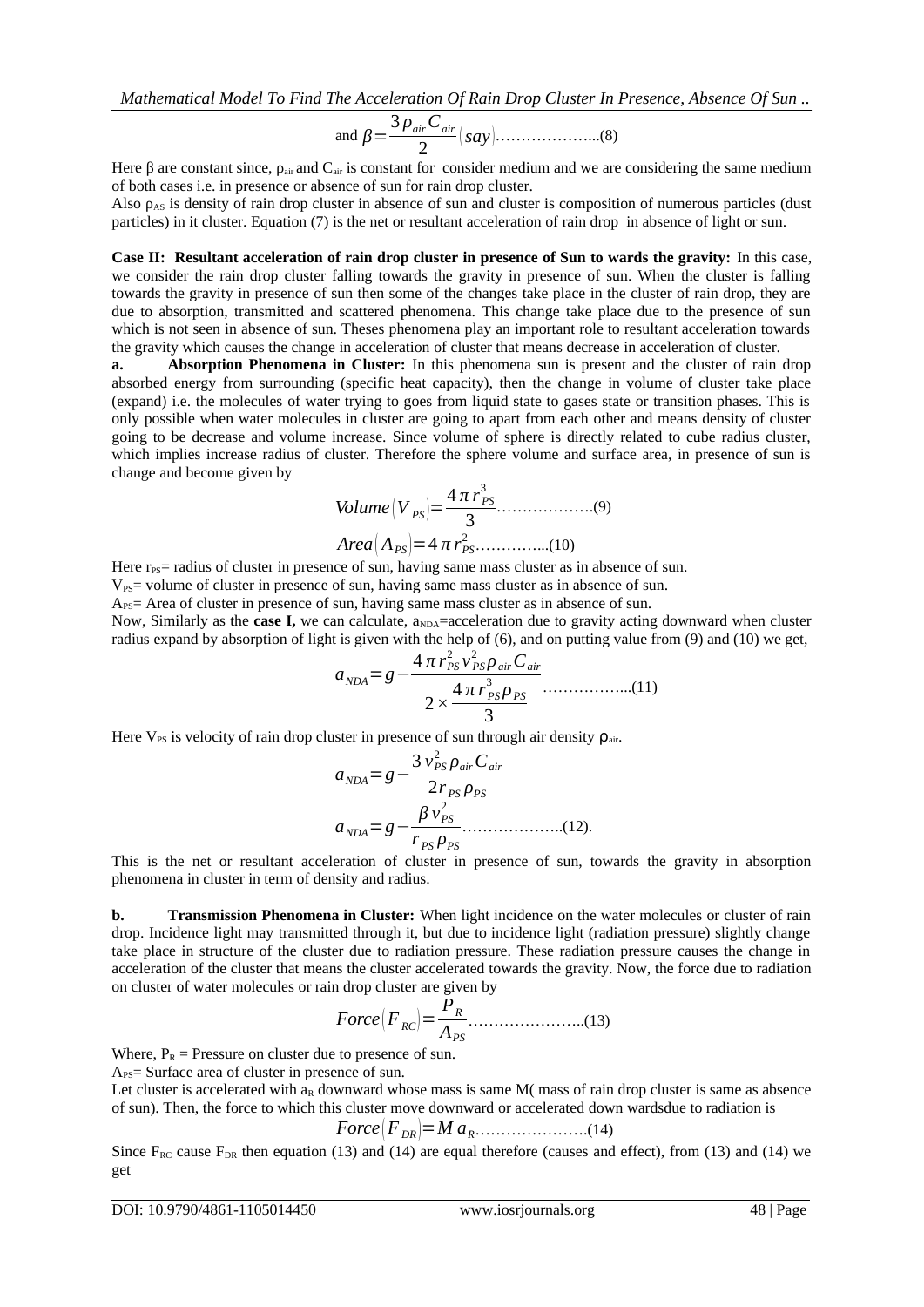$$
F_{DR} = F_{RC}
$$
  
\n
$$
Ma_R = \frac{P_R}{A_{PS}}
$$
  
\n
$$
a_R = \frac{P_R}{MA_{PS}}
$$
  
\n
$$
a_R = \frac{P_R}{MA_{PS}}
$$
  
\n
$$
a_R = \frac{P_R}{\rho_{PS} V_{PS} A_{PS}}
$$
  
\n(15) (Since p=M/V)

Putting the value of (9) and (10) in (15) we get

$$
a_R = \frac{P_R}{\rho_{PS} \cdot \frac{4\pi r_{PS}^3}{3} \cdot 4\pi r_{PS}^2}
$$
........(16)  

$$
a_R = \frac{3P_R}{16\pi^2 \rho_{PS} \cdot r_{PS}^5}
$$
  

$$
a_R = \frac{\gamma P_R}{\rho_{PS} r_{PS}^5}
$$
........(17)

This is the equation of acceleration to which cluster accelerated towards the gravity in the presence of sun.

where 
$$
\gamma = \frac{3}{16 \pi^2}
$$

**c. Scattering of Light:** When light incidence on the cluster of water molecules or rain drop, scattering take place between the incidence light and impurities contained in cluster (here impurities are the particles contain in the cluster as shown in figure 1 and figure 2). During the scattering of the light certain amount of energy was absorbed by the particles and particles goes on the internal vibration with in the cluster whose effect is resisting the velocity of cluster. Because internal vibration of the particles decrease the velocity of cluster then that of absence of sun.

Let E is energy loss of the light after scattered from particles of the cluster then with the help of this energy the cluster vibrated for certain time t. This type of vibraction is also called a type of damping oscillation then the damping force can be expressed as

*Fd*=*c dx dt* ………………………..(18)

where, c is damping coefficient of a medium. This damping force is zero when oscillation of cluster is stop. Since this damping force is for a cluster whose mass is M and oscillated with acceleration  $a_d$  then resisting force of cluster is *Fd*=*M ad*…………………….(19)

Now from (17) and (18) we get

$$
M a_d = c \frac{dx}{dt}
$$
  
\n
$$
a_d = \frac{c}{M} \frac{dx}{dt}
$$
.................(20)  
\n
$$
a_d = \frac{c}{4 \pi r_{PS}^3 \rho_{PS}} \frac{dx}{dt}
$$
.................(21) [p=M/V]  
\n
$$
a_d = \frac{3c}{4 \pi r_{PS}^3 \rho_{PS}} \frac{dx}{dt}
$$
  
\n
$$
a_d = \frac{\alpha}{r_{PS}^3 \rho_{PS}} \frac{dx}{dt}
$$
.................(22) [From equation (9)]

This is the acceleration of the cluster when cluster oscillated with certain addition energy in presence of sun.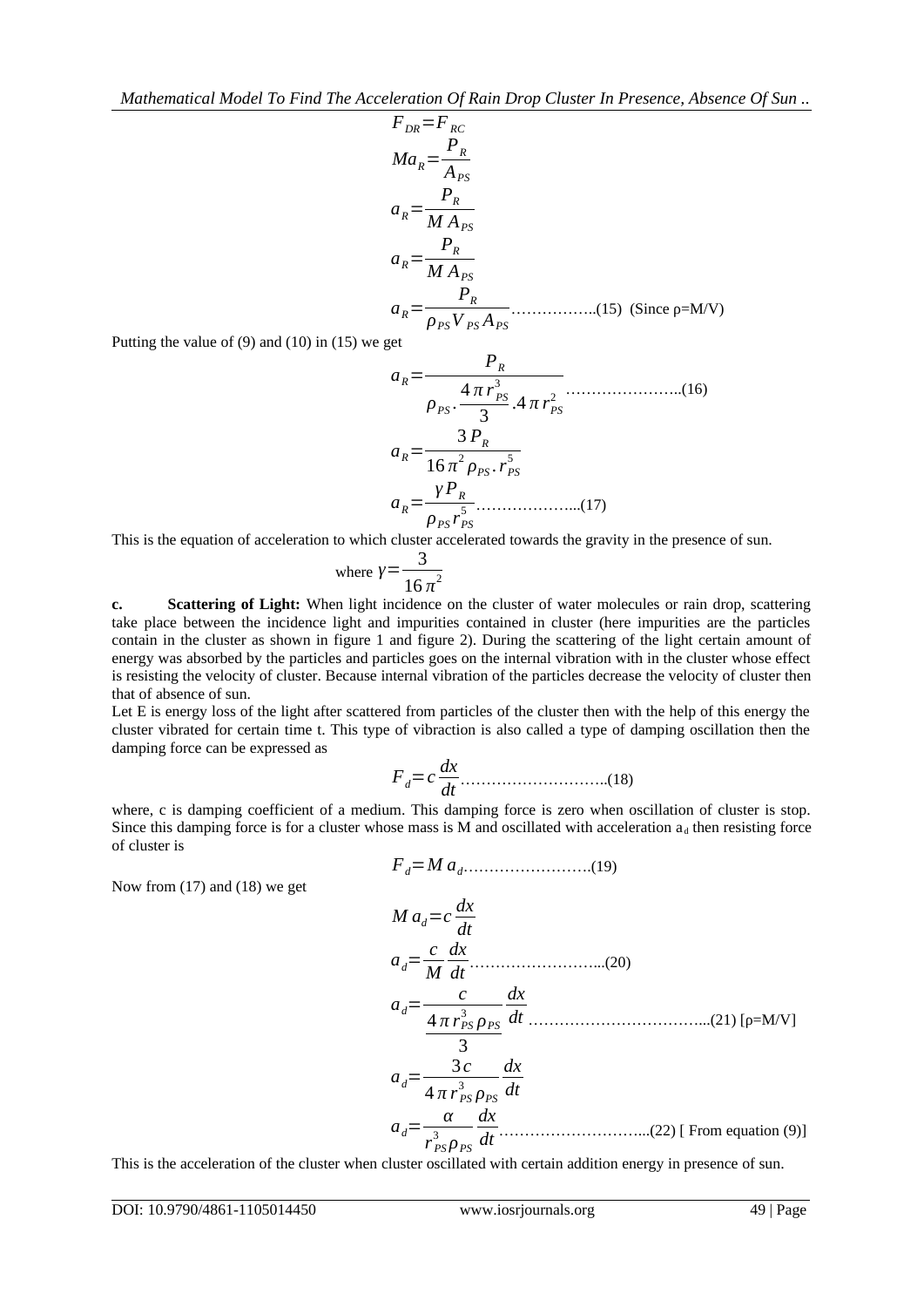where 
$$
\alpha = \frac{3c}{4\pi}
$$
  
\n
$$
a_d = \frac{\alpha v_o}{r_{PS}^3 \rho_{PS}}
$$
\n............(23) [v=dx/dt]

where  $v_0$  = velocity of oscillation of the cluster.

This is the damping acceleration of cluster which resist the cluster from natural falling toward the gravity. Now, The net acceleration of cluster falling downward in presence of sun given by

*aPSD*=*aNDA* +*aR*−*ad*……………….(24)

Here  $a_{NDA}$  is towards the gravity,  $a_R$  is towards the gravity,  $a_D$  is opposite of gravity. On putting the value from  $(12)$ ,  $(17)$ ,  $(23)$  in  $(24)$  we get

*aPSD*=*g*− *β v PS* 2 *rPS ρPS* + *γ P<sup>R</sup> ρPS r PS* <sup>5</sup> − *α v<sup>O</sup> r PS* 3 *ρPS* …………….(25)

This is the net acceleration acting downward in the presence of sun. Since  $P_R$  is very small and r is increase then the ration is negligible or tends to zero then equation (25) become

*aPSD*=*g*− *β v PS* 2 *rPS ρPS* − *α v<sup>O</sup> r PS* 3 *ρPS* …………………..(26)

Dividing (26) by (7) we get,

$$
\frac{a_{PSD}}{a_{ND}} = \frac{g - \frac{\beta v_{PS}^2}{r_{PS} \rho_{PS}} - \frac{\alpha v_O}{r_{PS}^3 \rho_{PS}}}{g - \frac{\beta v_{AS}^2}{\rho_{AS} r}} \ll 1
$$
\n
$$
\frac{a_{PSD}}{a_{ND}} \ll 1
$$
\n
$$
a_{PSD} \ll a_{ND} \tag{26}
$$

This show the net acceleration of cluster towards the gravity in presence of sun is less than the net acceleration of cluster towards the gravity in absence of sun. This is due to absorption, transmission and scattering of light by rain drop cluster.

Hence, force carried by cluster in absence of sun is also greater than presence of sun. Therefore, when cluster hit us in absence of sun we get hurt more than presence of sun.

#### **IV.Result and Discussion**

We have developed numbers of equation in **Case I** and **Case II** related to retardation and acceleration in absence and presence of sun. And finally find, the net acceleration toward the gravity in absence of sun is grater than presence of sun (have consider same mass of rain drop of cluster in both cases). Since we have consider the same mass in both **Case I** and **Case II**, and we have F=ma therefore for constant mass, F is directly proportional to net acceleration towards the gravity, then from equation (26), the force carried by cluster in presence of sun is less then in absence of sun and when the cluster hit us we get more hurt in absence of sun than in presence of sun. We can also say that the rain drop cluster in night time carried more force then the day rain drop cluster.

#### **V. Conclusion**

Hence, from above mathematical relation we can conclude that the force carried by cluster in presence of sun less than that of absence for same mass of cluster and consideration assumption. Therefore, we can give advice to the people to save their thing which is very soft in open environment like agriculture plants, medicinal plants, herbs and shurbes in rainy time in absence and presence of sun.

#### **References**

- [1]. Stillinger FH, Davida CW. Polarization Model for Water and Its Ionic Dissociation Products. Journal of Chemical Physics. 1978;69(4):1473-1475.
- [2]. Weingartner JC,Draine BT.Forces on Dust Grains Exposed to Anisotropic Interstellar Radiation Fields. The Astrophysical Journal. 2001;553:581-582.
- [3]. Coulson CA, Eisenberg D. Interactions of H<sub>2</sub>O Molecules in Ice and Interaction Energies of H<sub>2</sub>O Molecules in Ice. Proceeding of The Royal Society A. 1966;291:454-459.
- [4]. Badyal YS, Saboungi ML, Price DL, et al. Electron Distribution in Water. Journal of Chemical Physics. 2000;112:9206–9208.